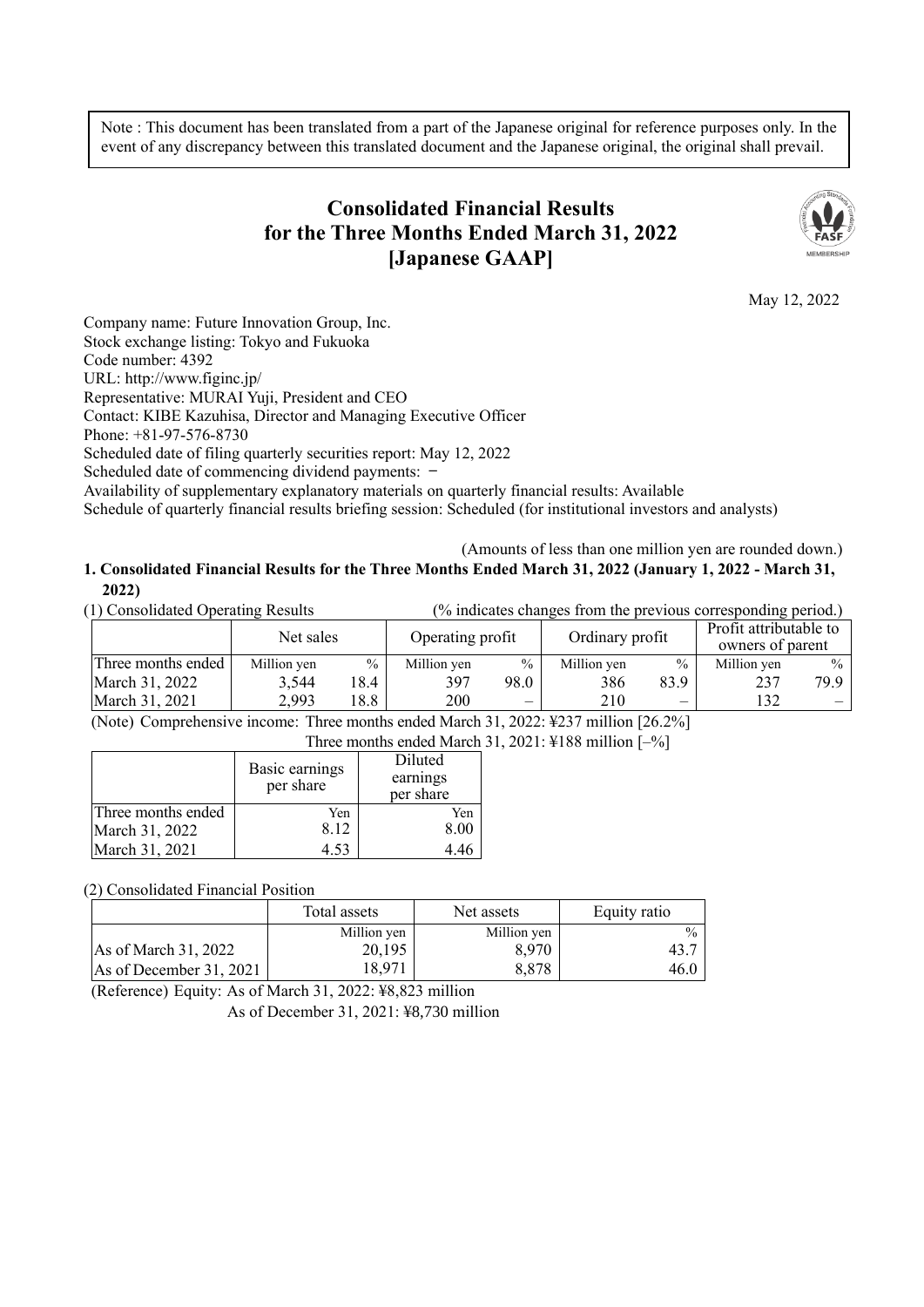#### **2. Dividends**

|                                                       | Annual dividends         |                 |                 |          |       |  |  |
|-------------------------------------------------------|--------------------------|-----------------|-----------------|----------|-------|--|--|
|                                                       | 1st quarter-end          | 2nd quarter-end | 3rd quarter-end | Year-end | Total |  |  |
|                                                       | Yen                      | Yen             | Yen             | Yen      | Yen   |  |  |
| Fiscal year ended<br>December 31, 2021                | $\overline{\phantom{0}}$ | $0.00\,$        | —               | 5.00     | 5.00  |  |  |
| Fiscal year ending<br>December 31, 2022               | $\overline{\phantom{0}}$ |                 |                 |          |       |  |  |
| Fiscal year ending<br>December 31, 2022<br>(Forecast) |                          | 0.00            |                 | 5.00     | 5.00  |  |  |

(Note) Revision to the forecast for dividends announced most recently: None

### **3. Consolidated Financial Results Forecast for the Fiscal Year Ending December 31, 2022 (January 1, 2022 - December 31, 2022)**

(% indicates changes from the previous corresponding period.)

|           | Net sales   |        | Operating profit |      | Ordinary profit |      | Profit attributable<br>to owners of<br>parent |      | Basic earnings<br>per share |
|-----------|-------------|--------|------------------|------|-----------------|------|-----------------------------------------------|------|-----------------------------|
|           | Million yen | $\%$ 1 | Million ven      | $\%$ | Million ven     | $\%$ | Million yen                                   | $\%$ | Yen 1                       |
| Full year | 13.000      | 6.0    | 750              | 32.5 |                 | 24.3 | 474                                           | 72   | 16.20                       |

(Note) Revision to the financial results forecast announced most recently: None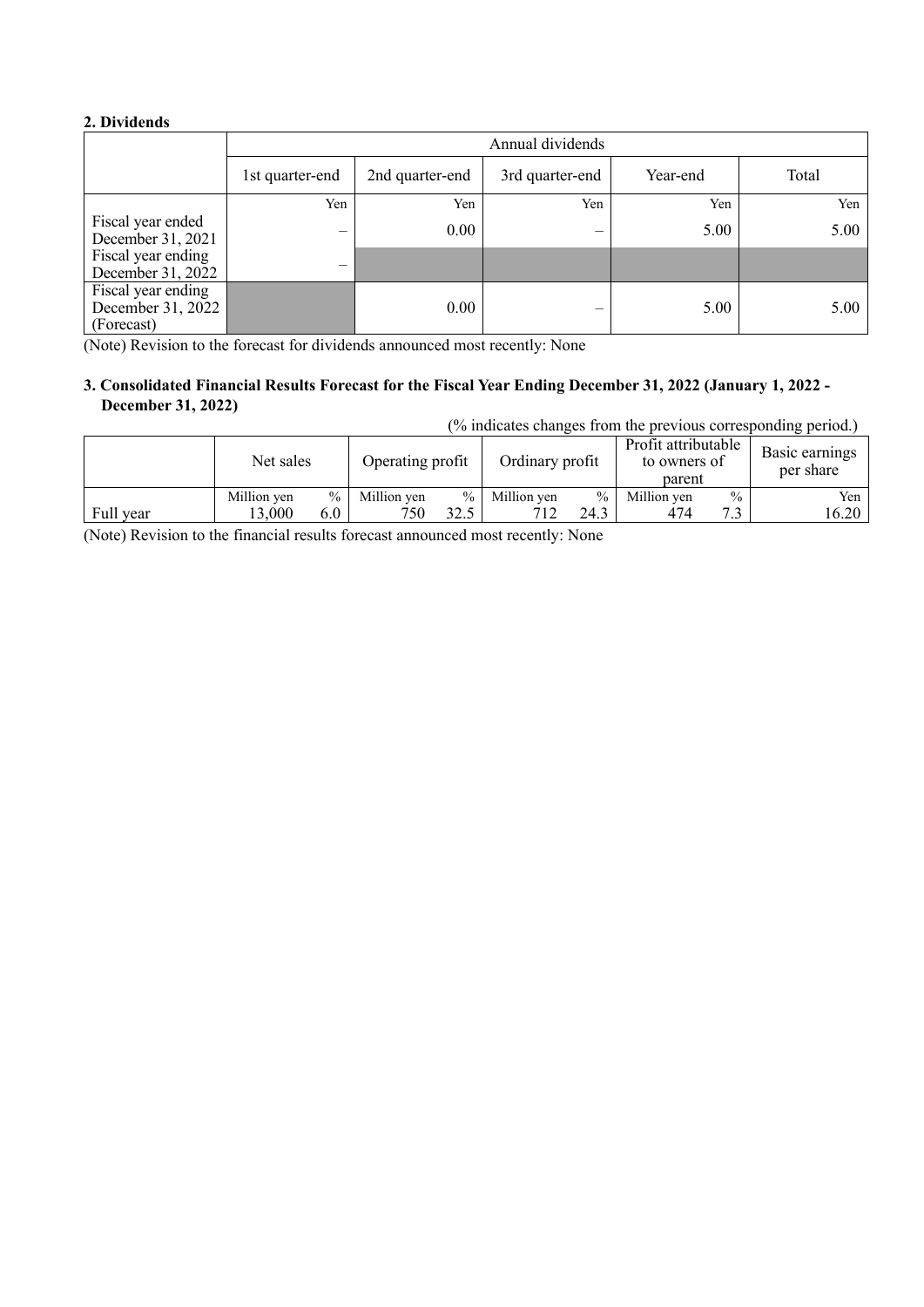### **\* Notes:**

- (1) Changes in significant subsidiaries during the period under review: None (Changes in specified subsidiaries resulting in changes in scope of consolidation): Newly included:  $-$  ( ), Excluded:  $-$  (
- (2) Accounting methods adopted particularly for the preparation of quarterly consolidated financial statements: None
- (3) Changes in accounting policies, changes in accounting estimates and retrospective restatement
	- 1) Changes in accounting policies due to the revision of accounting standards: Yes
	- 2) Changes in accounting policies other than 1) above: None
	- 3) Changes in accounting estimates: None
	- 4) Retrospective restatement: None
- (4) Total number of issued and outstanding shares (common shares)

|                    | 1) Total number of issued and outstanding shares at the end of the period (including treasury shares): |
|--------------------|--------------------------------------------------------------------------------------------------------|
| March 31, 2022:    | 31,176,015 shares                                                                                      |
| December 31, 2021: | 31,176,015 shares                                                                                      |

| 2) Total number of treasury shares at the end of the period:                                                               |                                        |
|----------------------------------------------------------------------------------------------------------------------------|----------------------------------------|
| March 31, 2022:                                                                                                            | 1,918,347 shares                       |
| December 31, 2021:                                                                                                         | 1,918,322 shares                       |
| 3) Average number of shares during the period:<br>Three months ended March 31, 2022:<br>Three months ended March 31, 2021: | 29,257,685 shares<br>29,166,277 shares |

\* These quarterly consolidated financial results are outside the scope of quarterly review by certified public accountants or an audit firm.

\* Explanation of the proper use of financial results forecast and other notes

The earnings forecasts and other forward-looking statements herein are based on information currently available and certain assumptions that the Company regards as reasonable, and are not intended as a guarantee that the Company will achieve these targets. Actual results may therefore differ materially from these statements for various reasons.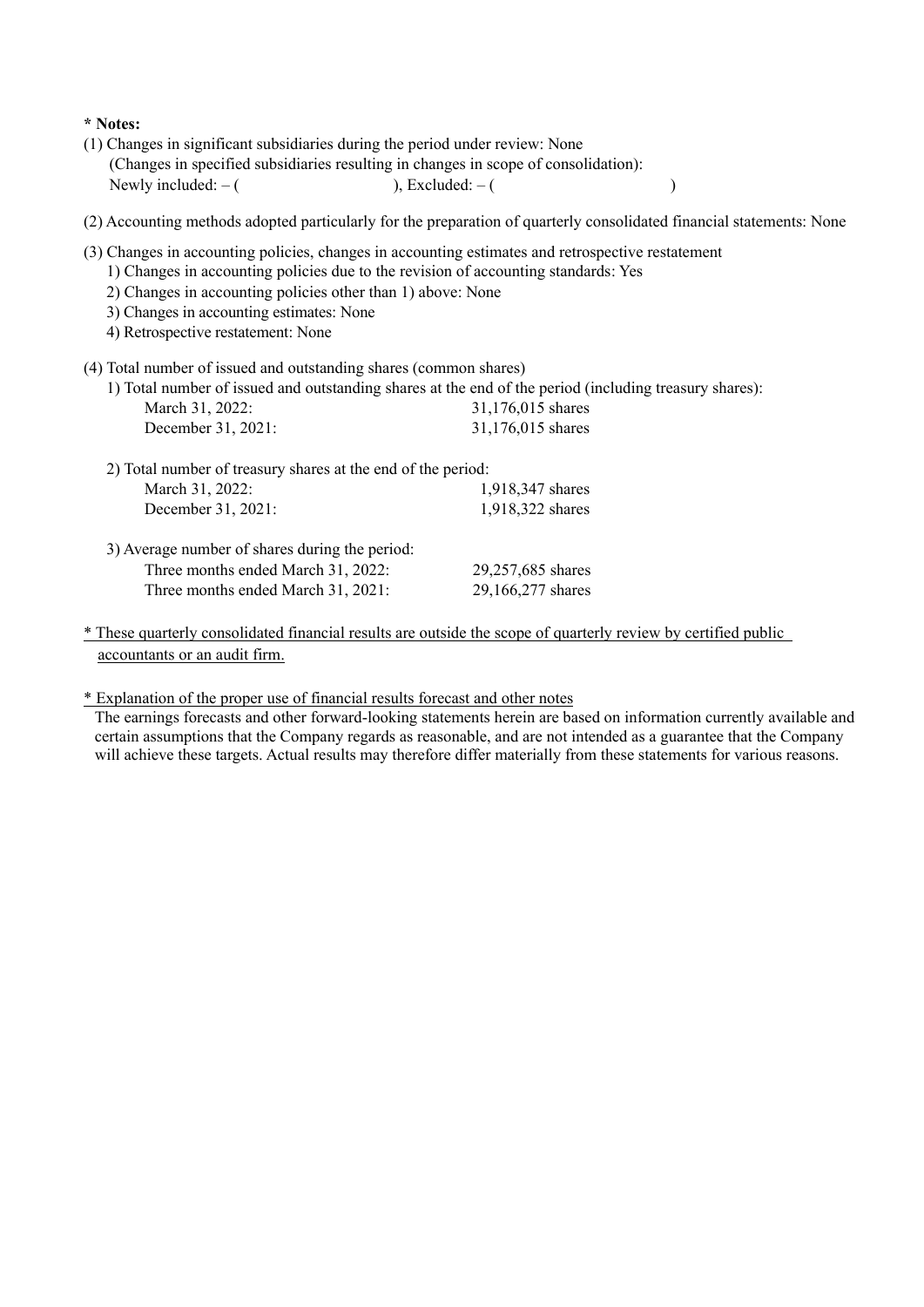# (1) Quarterly Consolidated Balance Sheets

|                                                    | As of December 31, 2021 | As of March 31, 2022 |
|----------------------------------------------------|-------------------------|----------------------|
| Assets                                             |                         |                      |
| Current assets                                     |                         |                      |
| Cash and deposits                                  | 2,414                   | 2,198                |
| Notes and accounts receivable                      | 3,145                   |                      |
| Notes and accounts receivable, and contract assets |                         | 4,072                |
| Investments in leases                              | 1,955                   | 4,560                |
| Inventories                                        | 2,063                   | 1,534                |
| Other                                              | 313                     | 484                  |
| Allowance for doubtful accounts                    | (45)                    | (45)                 |
| Total current assets                               | 9,846                   | 12,804               |
| Non-current assets                                 |                         |                      |
| Property, plant and equipment                      |                         |                      |
| Buildings and structures, net                      | 1,096                   | 1,962                |
| Land                                               | 1,718                   | 1,718                |
| Construction in progress                           | 2,942                   |                      |
| Other, net                                         | 437                     | 437                  |
| Total property, plant and equipment                | 6,194                   | 4,119                |
| Intangible assets                                  |                         |                      |
| Goodwill                                           | 357                     | 341                  |
| Other                                              | 493                     | 505                  |
| Total intangible assets                            | 850                     | 847                  |
| Investments and other assets                       |                         |                      |
| Investment securities                              | 946                     | 1,247                |
| Deferred tax assets                                | 73                      | 93                   |
| Long-term accounts receivable                      | 885                     | 888                  |
| Other                                              | 186                     | 207                  |
| Allowance for doubtful accounts                    | (12)                    | (12)                 |
| Total investments and other assets                 | 2,079                   | 2,424                |
| Total non-current assets                           | 9,125                   | 7,391                |
| Total assets                                       | 18,971                  | 20,195               |

(Million yen)

1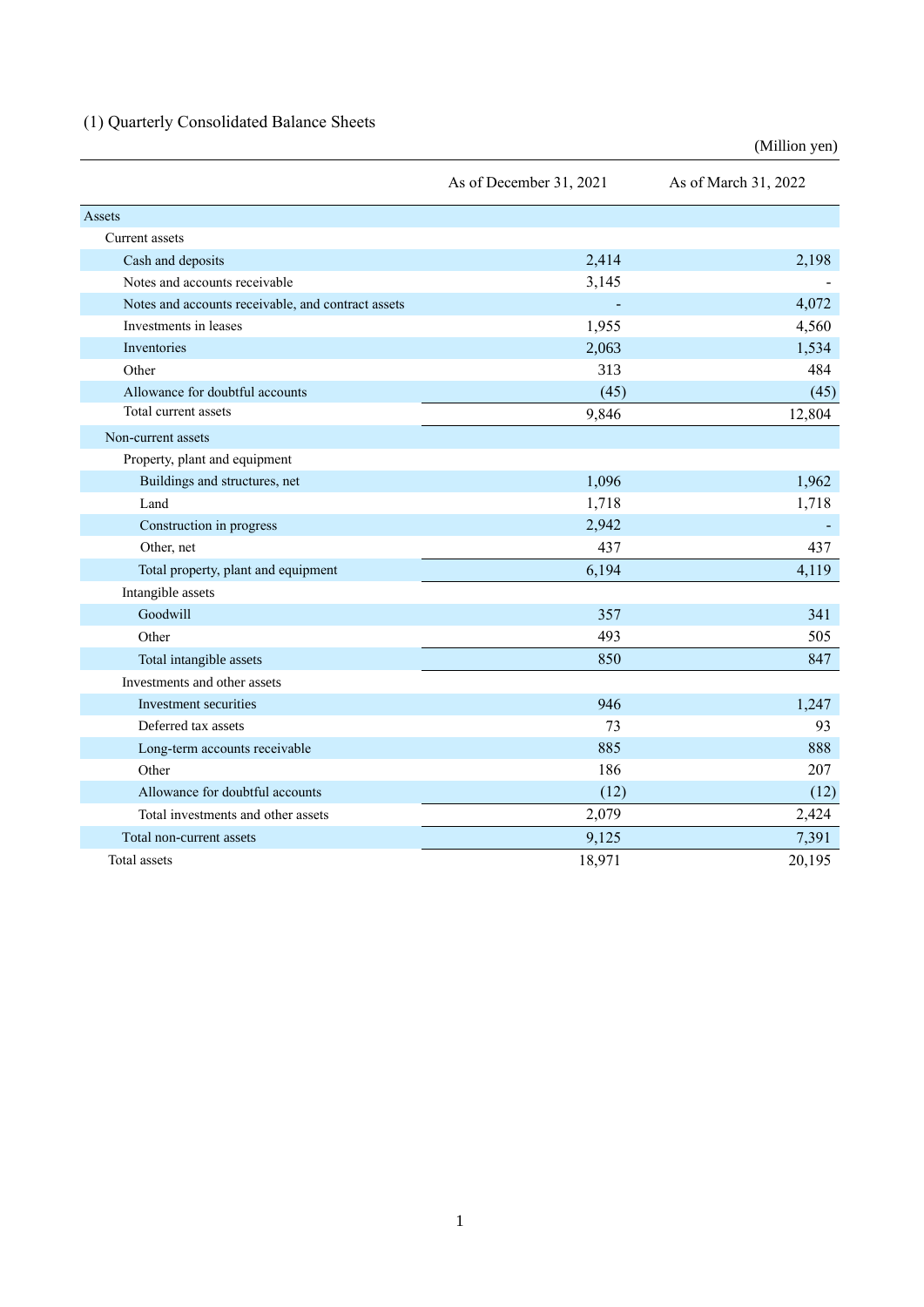| (Million yen) |  |
|---------------|--|

|                                                                         | As of December 31, 2021 | As of March 31, 2022 |
|-------------------------------------------------------------------------|-------------------------|----------------------|
| Liabilities                                                             |                         |                      |
| <b>Current liabilities</b>                                              |                         |                      |
| Notes and accounts payable                                              | 1,298                   | 1,116                |
| Short-term borrowings                                                   | 3,833                   | 1,326                |
| Current portion of bonds payable                                        | 16                      | 16                   |
| Current portion of long-term borrowings                                 | 802                     | 1,030                |
| Income taxes payable                                                    | 81                      | 148                  |
| Accrued consumption taxes                                               | 188                     | 137                  |
| Provision for bonuses for directors (and other<br>officers)             | 53                      | 223                  |
| Provision for product warranties                                        | 27                      | 27                   |
| Other                                                                   | 766                     | 598                  |
| Total current liabilities                                               | 7,068                   | 4,624                |
| Non-current liabilities                                                 |                         |                      |
| Bonds payable                                                           | 17                      | 17                   |
| Long-term borrowings                                                    | 2,731                   | 6,324                |
| Provision for retirement benefits for directors (and<br>other officers) | 65                      | 60                   |
| Retirement benefit liability                                            | 128                     | 125                  |
| Deferred tax liabilities                                                | 81                      | 67                   |
| Other                                                                   | 1                       | 5                    |
| Total non-current liabilities                                           | 3,024                   | 6,600                |
| <b>Total liabilities</b>                                                | 10,093                  | 11,225               |
| Net assets                                                              |                         |                      |
| Shareholders' equity                                                    |                         |                      |
| Capital stock                                                           | 2,012                   | 2,012                |
| Capital surplus                                                         | 3,852                   | 3,852                |
| Retained earnings                                                       | 3,035                   | 3,126                |
| Treasury shares                                                         | (455)                   | (455)                |
| Total shareholders' equity                                              | 8,444                   | 8,535                |
| Accumulated other comprehensive income                                  |                         |                      |
| Valuation difference on available-for-sale securities                   | 282                     | 283                  |
| Foreign currency translation adjustment                                 | $\overline{4}$          | $\overline{4}$       |
| Total accumulated other comprehensive income                            | 286                     | 287                  |
| Share acquisition rights                                                | 131                     | 131                  |
| Non-controlling interests                                               | 16                      | 15                   |
| Total net assets                                                        | 8,878                   | 8,970                |
| Total liabilities and net assets                                        | 18,971                  | 20,195               |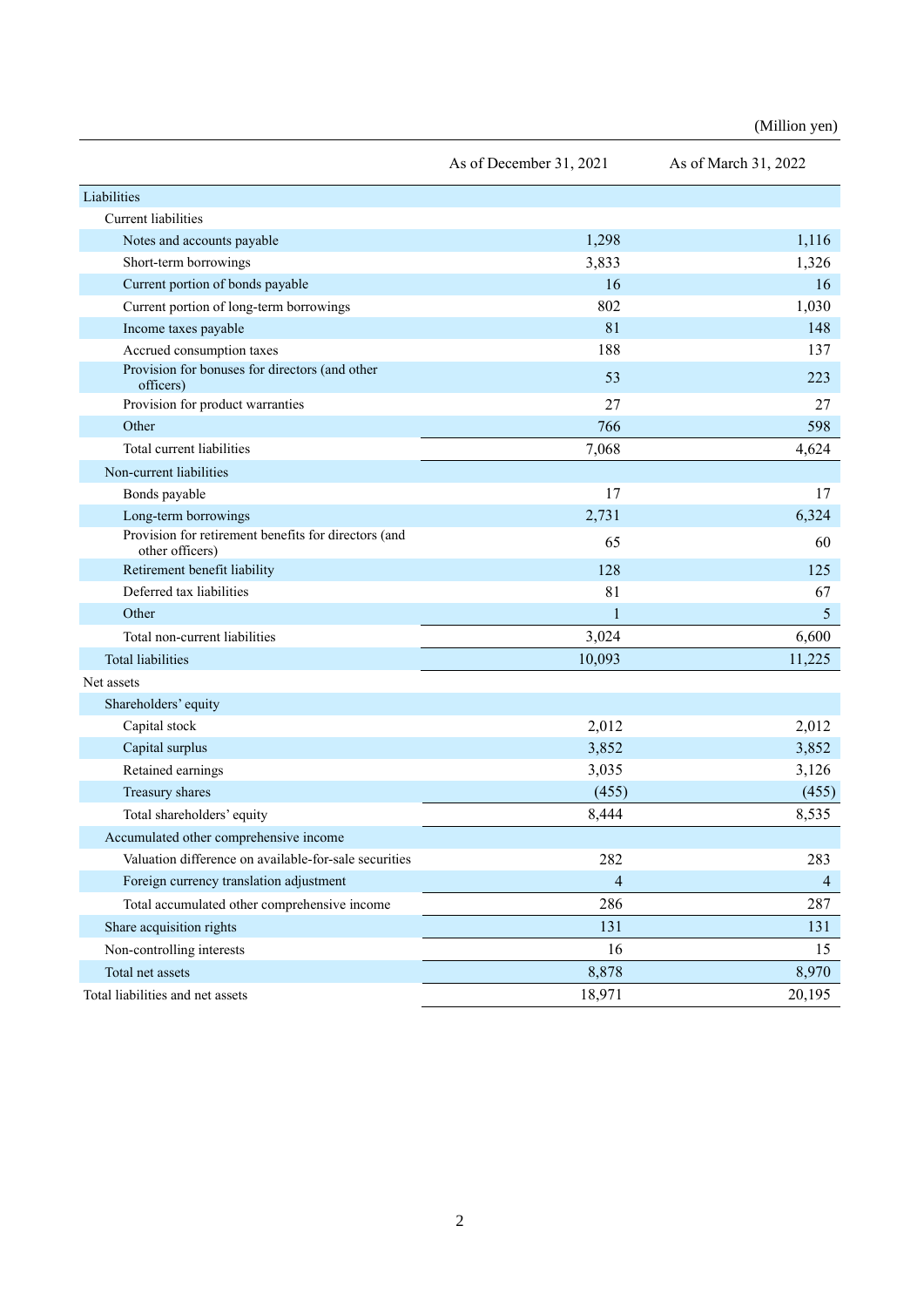# (2) Quarterly Consolidated Statements of Income and Comprehensive Income

### Quarterly Consolidated Statements of Income

Three Months Ended March 31

|                                                         |                                              | (Million yen)                                |
|---------------------------------------------------------|----------------------------------------------|----------------------------------------------|
|                                                         | For the three months ended<br>March 31, 2021 | For the three months ended<br>March 31, 2022 |
| Net sales                                               | 2,993                                        | 3,544                                        |
| Cost of sales                                           | 2,134                                        | 2,449                                        |
| Gross profit                                            | 858                                          | 1,095                                        |
| Selling, general and administrative expenses            | 658                                          | 698                                          |
| Operating profit                                        | 200                                          | 397                                          |
| Non-operating income                                    |                                              |                                              |
| Interest income                                         | $\mathbf{0}$                                 | $\boldsymbol{0}$                             |
| Subsidy income                                          | 14                                           | 1                                            |
| Other                                                   | 3                                            | $\overline{2}$                               |
| Total non-operating income                              | 17                                           | $\overline{3}$                               |
| Non-operating expenses                                  |                                              |                                              |
| Interest expenses                                       | 7                                            | 13                                           |
| Other                                                   | $\overline{0}$                               | 1                                            |
| Total non-operating expenses                            | 7                                            | 14                                           |
| Ordinary profit                                         | 210                                          | 386                                          |
| Profit before income taxes                              | 210                                          | 386                                          |
| Income taxes - current                                  | 103                                          | 183                                          |
| Income taxes - deferred                                 | (23)                                         | (33)                                         |
| Total income taxes                                      | 79                                           | 150                                          |
| Profit                                                  | 130                                          | 236                                          |
| Profit (loss) attributable to non-controlling interests | (1)                                          | (1)                                          |
| Profit attributable to owners of parent                 | 132                                          | 237                                          |